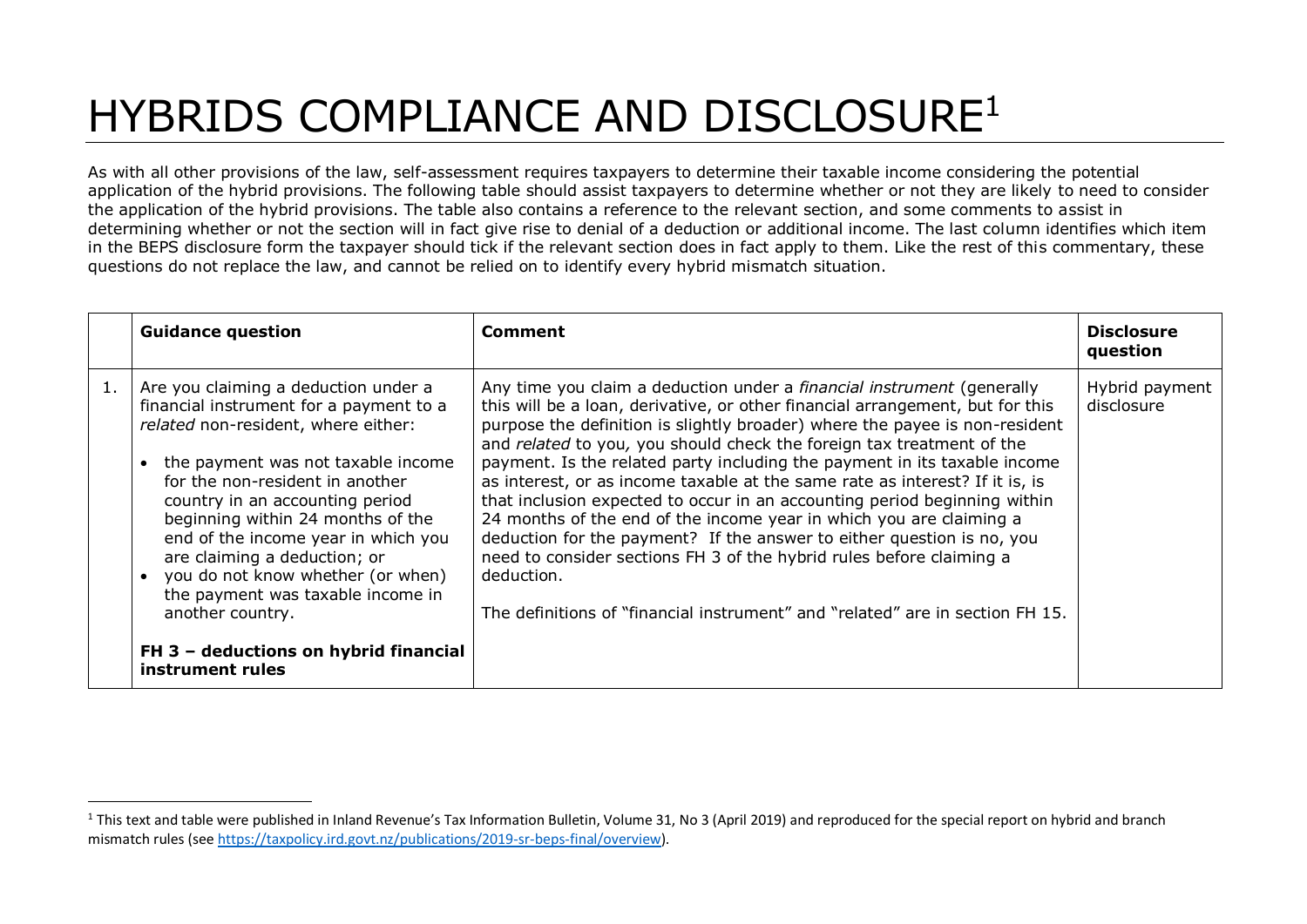|    | <b>Guidance question</b>                                                                                                                                                                                                                                                                                                                                                                                                                                                                                                                                                                                                                                                | <b>Comment</b>                                                                                                                                                                                                                                                                                                                                                                                                                                                                  | <b>Disclosure</b><br>question |
|----|-------------------------------------------------------------------------------------------------------------------------------------------------------------------------------------------------------------------------------------------------------------------------------------------------------------------------------------------------------------------------------------------------------------------------------------------------------------------------------------------------------------------------------------------------------------------------------------------------------------------------------------------------------------------------|---------------------------------------------------------------------------------------------------------------------------------------------------------------------------------------------------------------------------------------------------------------------------------------------------------------------------------------------------------------------------------------------------------------------------------------------------------------------------------|-------------------------------|
| 2. | Do you hold shares in a foreign company<br>where you have treated the dividend on<br>those shares as exempt income, and<br>either:<br>the payment was deductible to the<br>payer in another country, or<br>otherwise gave rise to some form of<br>tax relief; or<br>• you do not know how the payment<br>was treated by the payer.<br>CW 9(3) - deductible dividends                                                                                                                                                                                                                                                                                                    | A dividend from a foreign country is not exempt from tax under section<br>CW $9(1)$ if the payment is deductible to the payer or otherwise meets the<br>definition of a "deductible foreign equity distribution" in section YA 1.                                                                                                                                                                                                                                               | Hybrid receipt<br>disclosure  |
| 3. | Have you received a payment under a<br>financial instrument with a non-resident<br>related person where either:<br>that person is entitled to a deduction<br>or equivalent tax relief for payments<br>under the arrangement in tax periods<br>that end more than two years before<br>the beginning of the income year in<br>which you expect to recognise the<br>income from those payments; or<br>that person is entitled to a deduction<br>or equivalent tax relief for payments<br>under the arrangement which will not<br>be included in your income<br>you do not know whether or not that<br>is the case.<br>FH 4 -income on hybrid financial<br>instruments rule | If a non-resident is entitled to a deduction (or equivalent tax relief) for a<br>payment to a New Zealand related party in relation to a financial<br>instrument in a tax period ending more than 24 months before the<br>beginning of the income year in you treat the payment is treated as<br>income in New Zealand, or you do not treat the payment as income at all,<br>you must recognise the income at the same time it is deducted by the<br>payer, under section FH 4. | Hybrid receipt<br>disclosure  |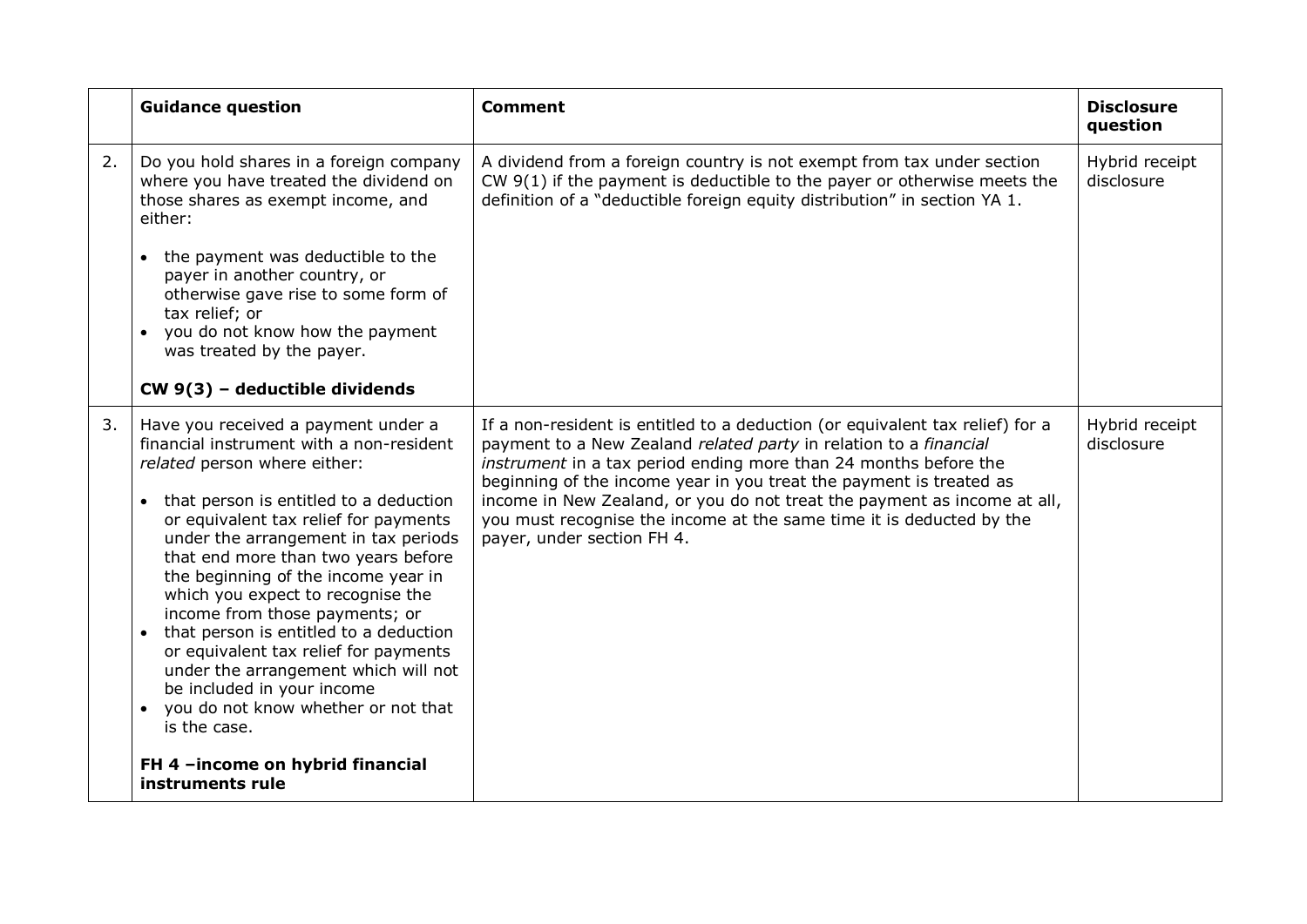|    | <b>Guidance question</b>                                                                                                                                                                                                                                                                                                                                                                                                                                                                                                                                                                                                                              | <b>Comment</b>                                                                                                                                                                                                                                                                                                                                                                                                                                                                                                                                                                                                                                                                                                                                                                                                                                                                                                                                                                                                                                                                                                                              | <b>Disclosure</b><br>question                                                                                                             |
|----|-------------------------------------------------------------------------------------------------------------------------------------------------------------------------------------------------------------------------------------------------------------------------------------------------------------------------------------------------------------------------------------------------------------------------------------------------------------------------------------------------------------------------------------------------------------------------------------------------------------------------------------------------------|---------------------------------------------------------------------------------------------------------------------------------------------------------------------------------------------------------------------------------------------------------------------------------------------------------------------------------------------------------------------------------------------------------------------------------------------------------------------------------------------------------------------------------------------------------------------------------------------------------------------------------------------------------------------------------------------------------------------------------------------------------------------------------------------------------------------------------------------------------------------------------------------------------------------------------------------------------------------------------------------------------------------------------------------------------------------------------------------------------------------------------------------|-------------------------------------------------------------------------------------------------------------------------------------------|
| 4. | Are you claiming a deduction for a<br>payment to a non-resident member of<br>your control group where any of the<br>following applies:<br>A. under a foreign tax law, the payment<br>is not taxed because you and the<br>payee are treated as the same<br>person;<br>B. the payee is treated as transparent by<br>the tax law of the country where it is<br>formed; or<br>C. the payee is not taxable on the<br>income because it is treated by the<br>payee as received in a country where<br>the payee is not resident.<br>D. you do not know the answer to any of<br>questions A to C.<br>FH 5 hybrid entities primary and FH<br>7 reverse hybrids | Any time you make a payment to a non-resident member of your control<br>group, you need to consider whether or not the payee is treating you as a<br>separate entity for purposes of its tax law. For example, it may not be<br>treating you as a separate entity if you and the payee are members of the<br>same consolidated group in that country. If it is not treating you as a<br>separate entity, you need to consider section FH 5 before deducting any<br>expenditure you have incurred.<br>You also need to consider whether the payee is not taxed on the amount<br>because:<br>it is fiscally transparent in the country where it is formed or operates;<br>or<br>one country (generally the country where the payee is tax resident)<br>$\bullet$<br>exempts the income because it is treated as referable to activities in a<br>third country, but the third country does not tax the income because it<br>does not treat it as referable to such activities.<br>In these two cases, you need to consider section FH 7 before deducting<br>any expenditure you have incurred.<br>"Control group" is defined in section FH 15. | A & D Hybrid<br>entity/Branch/D<br>ual resident<br>disclosure and<br>Hybrid payment<br>disclosure<br>B-D. Hybrid<br>payment<br>disclosure |
| 5. | Are you a branch of a non-resident, and<br>claiming a deduction in relation to<br>activities occurring outside New Zealand<br>("head office activities")?<br>FH 5 branches primary                                                                                                                                                                                                                                                                                                                                                                                                                                                                    | If you are entitled to a deduction in New Zealand for amounts reflecting<br>activities occurring outside New Zealand, and those amounts are more<br>than an allocation of third party costs (eg they reflect a profit margin for<br>the offshore activity), you need to consider section FH 5 of the Act before<br>taking a deduction for those amounts. Generally, section FH 5 denies a<br>deduction if the same profit margin is not income in the other country.                                                                                                                                                                                                                                                                                                                                                                                                                                                                                                                                                                                                                                                                        | Hybrid entity<br>/Branch/Dual<br>resident<br>disclosure and<br>Hybrid Payment<br>disclosure                                               |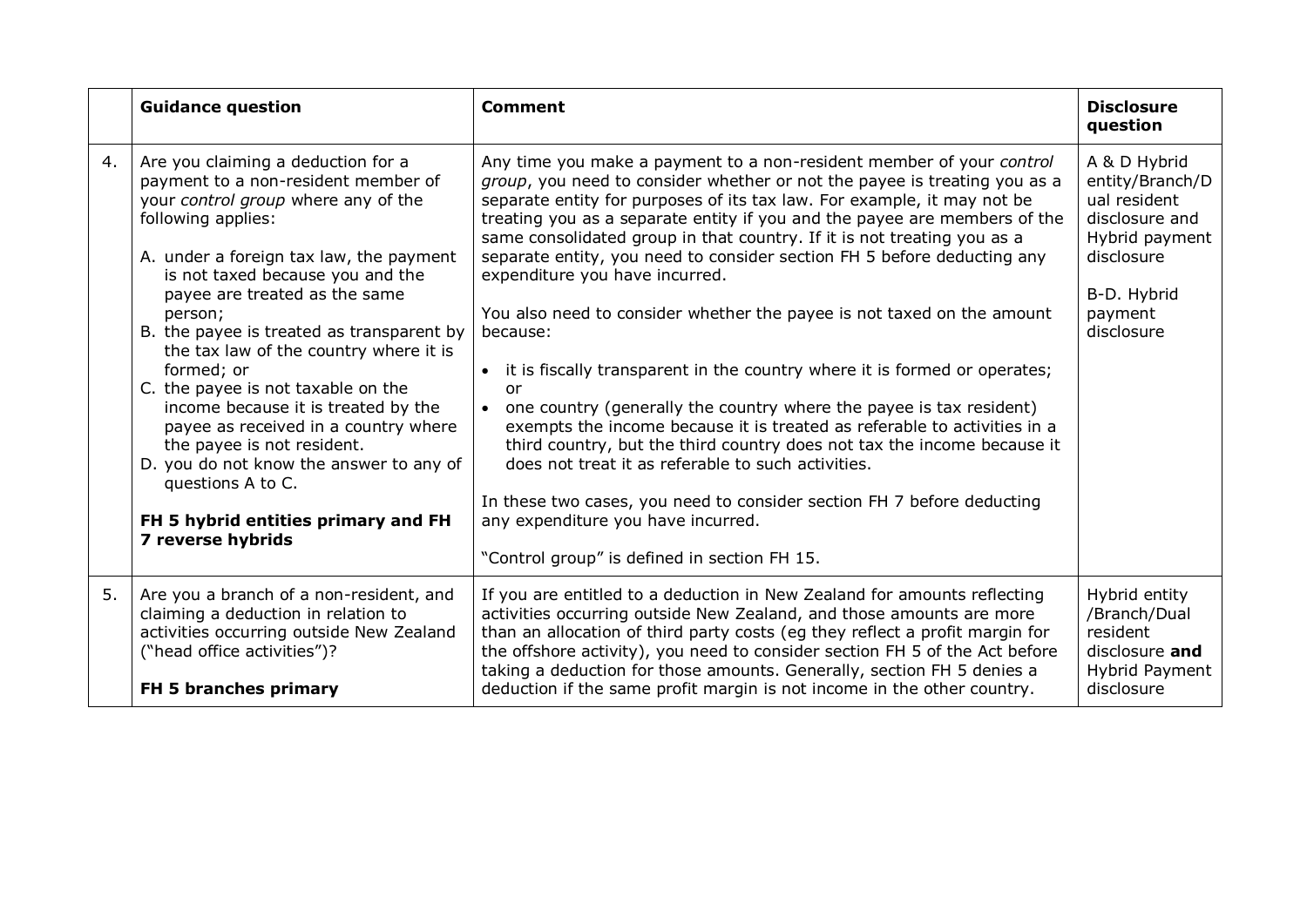|    | <b>Guidance question</b>                                                                                                                                                                                                 | <b>Comment</b>                                                                                                                                                                                                                                                                                                                                                                                                                                                                                  | <b>Disclosure</b><br>question     |
|----|--------------------------------------------------------------------------------------------------------------------------------------------------------------------------------------------------------------------------|-------------------------------------------------------------------------------------------------------------------------------------------------------------------------------------------------------------------------------------------------------------------------------------------------------------------------------------------------------------------------------------------------------------------------------------------------------------------------------------------------|-----------------------------------|
| 6. | Are you a member of a tax consolidated<br>group who has received a payment from<br>another member of the group that<br>relates to the offshore activities of the<br>payer.                                               | If yes, has the payer claimed a deduction in the other country for that<br>payment? If yes, you are likely to be required by section FH 6 of the<br>hybrid rules to include the payment in income. If the other country has<br>hybrid rules, it should deny a deduction for the payment, so section FH 6<br>will not apply.                                                                                                                                                                     | Hybrid receipt<br>disclosure      |
|    | FH 6 hybrid entities defensive                                                                                                                                                                                           |                                                                                                                                                                                                                                                                                                                                                                                                                                                                                                 |                                   |
| 7. | Do you have a foreign branch which is<br>entitled under the tax law where it<br>operates to a deduction for activities<br>carried on by you in New Zealand.<br><b>FH 6 branches defensive</b>                            | If yes, is the deduction in the other country more than an allocation of<br>your New Zealand costs (ie it reflects a profit margin for New Zealand)? If<br>yes, you need to consider whether section FH 6 requires you to include the<br>additional amount deducted in your New Zealand income (if you are not<br>already doing so). If the other country has hybrid rules that apply to the<br>payment, it should deny a deduction for any mismatch amount, so section<br>FH 6 will not apply. | Hybrid receipt<br>disclosure      |
| 8. | Do you have a foreign branch, or an<br>interest in an entity in another country<br>which is related to you and which you<br>treat as fiscally transparent for New<br>Zealand tax (for example a foreign<br>partnership). | If the answer is yes, you need to determine whether there is another<br>person in that country who for foreign tax purposes is able to offset your<br>share of any branch or entity loss against its income. If there is, you need<br>to consider whether section FH 8 denies you a deduction for the<br>expenditure incurred through the branch or by the entity.                                                                                                                              | Double<br>deduction<br>disclosure |
|    | FH $8$ – double deduction primary<br>rule                                                                                                                                                                                |                                                                                                                                                                                                                                                                                                                                                                                                                                                                                                 |                                   |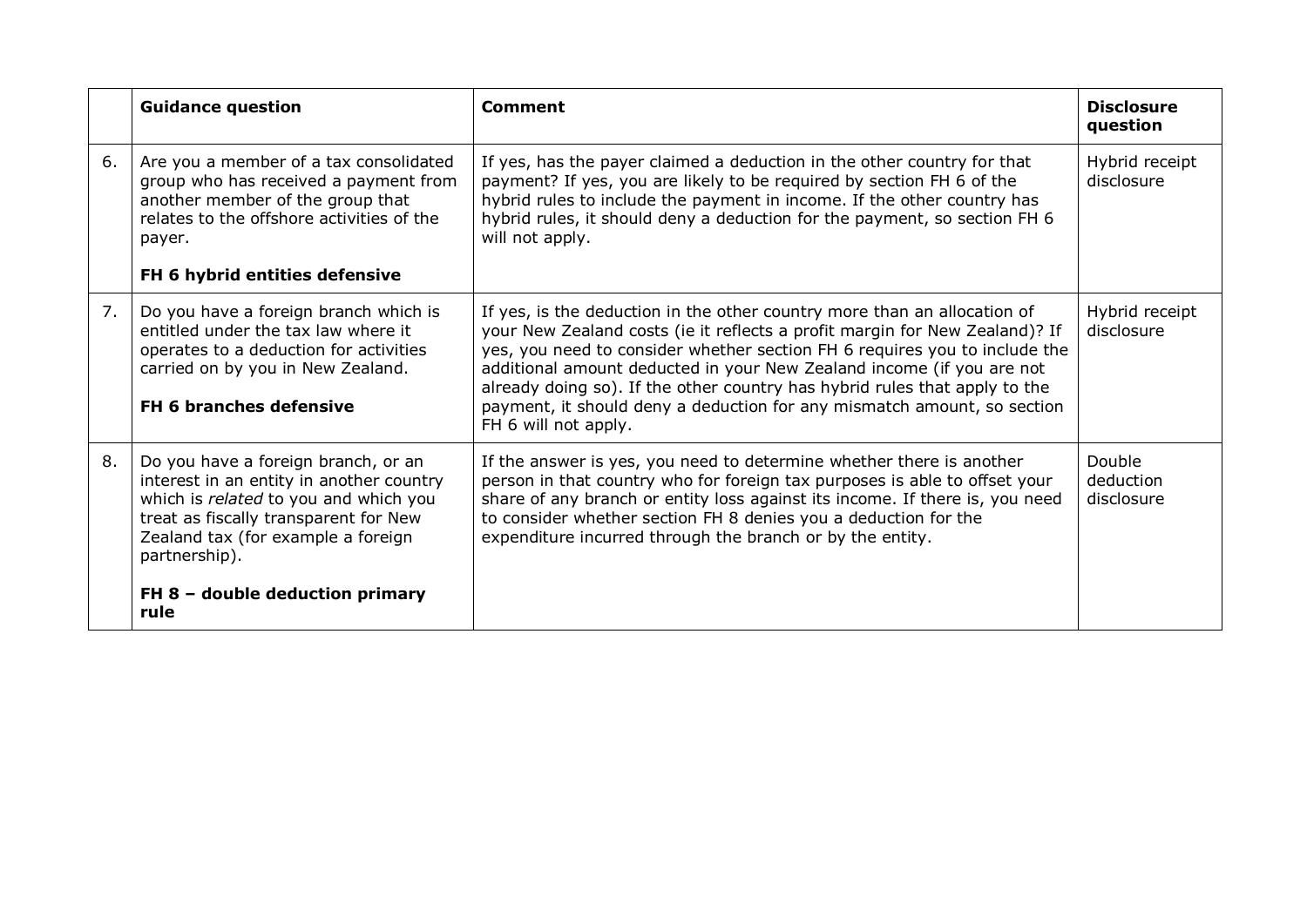|     | <b>Guidance question</b>                                                                                                                                                                                                                                                                                                              | <b>Comment</b>                                                                                                                                                                                                                                                                                                                                                                                                                                                                                                                                                                                                                                                                                                                                                                          | <b>Disclosure</b><br>question                                                                    |
|-----|---------------------------------------------------------------------------------------------------------------------------------------------------------------------------------------------------------------------------------------------------------------------------------------------------------------------------------------|-----------------------------------------------------------------------------------------------------------------------------------------------------------------------------------------------------------------------------------------------------------------------------------------------------------------------------------------------------------------------------------------------------------------------------------------------------------------------------------------------------------------------------------------------------------------------------------------------------------------------------------------------------------------------------------------------------------------------------------------------------------------------------------------|--------------------------------------------------------------------------------------------------|
| 9.  | Are you a branch of a non-resident, or is<br>there a non-resident entity in your<br>control group:<br>• who is treated under a foreign tax law<br>as paying a pro rata portion of the<br>amounts paid by you?<br>whose foreign tax law treatment of<br>your expenditure you are not aware<br>of?<br>FH 9 - double deduction defensive | If you are a non-resident who is entitled to a tax deduction in New<br>Zealand for some of your expenditure, that expenditure may be deductible<br>in two (or more) countries. Similarly if you are a resident who is fiscally<br>transparent under the tax law applying to any of your owners. If the<br>other country does not have a hybrid rule that denies a deduction in the<br>other country (that is, a rule equivalent to section FH 8) you need to<br>consider section FH 9 before deducting any expenditure you have incurred                                                                                                                                                                                                                                                | Hybrid entity<br>/Branch/Dual<br>resident<br>disclosure and<br>Double<br>deduction<br>disclosure |
|     | rule                                                                                                                                                                                                                                                                                                                                  |                                                                                                                                                                                                                                                                                                                                                                                                                                                                                                                                                                                                                                                                                                                                                                                         |                                                                                                  |
| 10. | Are you a dual resident company?<br><b>FH 10</b>                                                                                                                                                                                                                                                                                      | If yes, as well as not being able to group any loss with the income of<br>another company (section IC $7(2)$ ), you need to consider section FH 10 of<br>the hybrid rules before deducting any expenditure you have incurred.                                                                                                                                                                                                                                                                                                                                                                                                                                                                                                                                                           | Hybrid entity<br>/Branch/Dual<br>resident<br>disclosure                                          |
|     |                                                                                                                                                                                                                                                                                                                                       | Note that dual residence can arise very easily and can be unintended. For<br>example, a company that is incorporated in New Zealand and managed<br>and controlled in another country may be dual resident.                                                                                                                                                                                                                                                                                                                                                                                                                                                                                                                                                                              |                                                                                                  |
| 11. | Are you claiming a deduction for a<br>payment to a member of your control<br>group in a country without hybrid rules?<br><b>FH 11</b>                                                                                                                                                                                                 | If yes, is that payment part of an arrangement or flow of funds that<br>involves a hybrid mismatch within your control group. The payment will be<br>part of such an arrangement or flow of funds for these purposes if it funds,<br>directly or indirectly, a hybrid mismatch within your control group. There<br>is no need for any connection between the payment and the hybrid<br>mismatch. You need to take into account all information within your<br>possession in making this determination. Where the deduction is material,<br>you should make enquiry of your group tax function as to whether the<br>payment is part of a hybrid mismatch arrangement. If there is not a clear<br>"no", given on the basis of reasonable enguiry, then no deduction should<br>be claimed. | Imported<br>mismatch<br>disclosure                                                               |